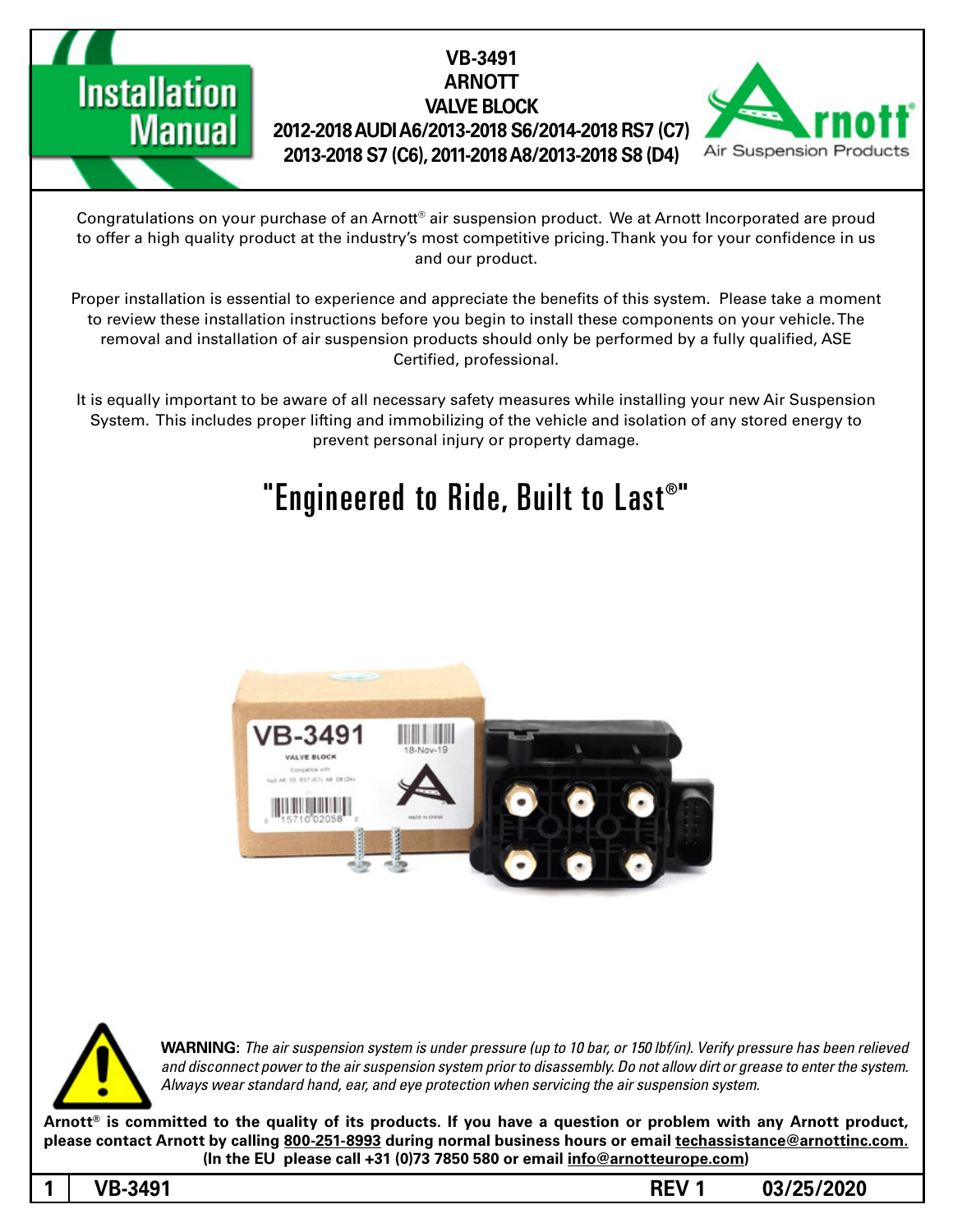

# **VB-3491 ARNOTT VALVE BLOCK (7C (7RS 6/2014-2018S 6/2013-2018A AUDI 2012-2018**  $2013-2018$  S7 (C6), 2011-2018 A8/2013-2018 S8 (D4)



## **GENERAL INFORMATION:**

Reading this manual signifies your agreement to the terms of the general release, waiver of liability, and hold harmless agreement, the full text of which is available at www.arnottinc.com.

- Not to be stored below  $5^{\circ}$ F (-15 $^{\circ}$ C) or above 122 $^{\circ}$ F (50 $^{\circ}$ C).
- Avoid damage to air lines and cables.
- Removal and installation is only to be performed by fully qualified personnel.
- Use car manufacturer's diagnostic software.

**CAUTION:** Damage to the vehicle and air suspension system can be incurred if work is carried out in a manner other than specified *in the instructions or in a different sequence.* 



 *to how on manual s'owner your consult components electric with working while circuits short of possibility the avoid To* disconnect your battery.



Consult your vehicle owner's manual, service manual, or car dealer for the correct jacking points on your vehicle and for additional care, safety and maintenance instructions. Under no circumstances should any work be completed underneath the vehicle if it is not adequately supported, as serious injuries and death can occur.

#### **THIS MANUAL ILLUSTRATES THE PROPER INSTALLATION OF VB-3491 ON A 2015 AUDI A8 WITH (D4) CHASSIS**

#### **VALVE BLOCK REMOVAL**

- 1. RAISE VEHICLE.
- 2. REMOVE REAR UNDERBODY PANEL TO GAIN ACCESS TO AIR SUSPENSION COMPRESSOR AND VALVE BLOCK. (FIGURES 1, 2)







2 NB-3491 **2 NB-3491**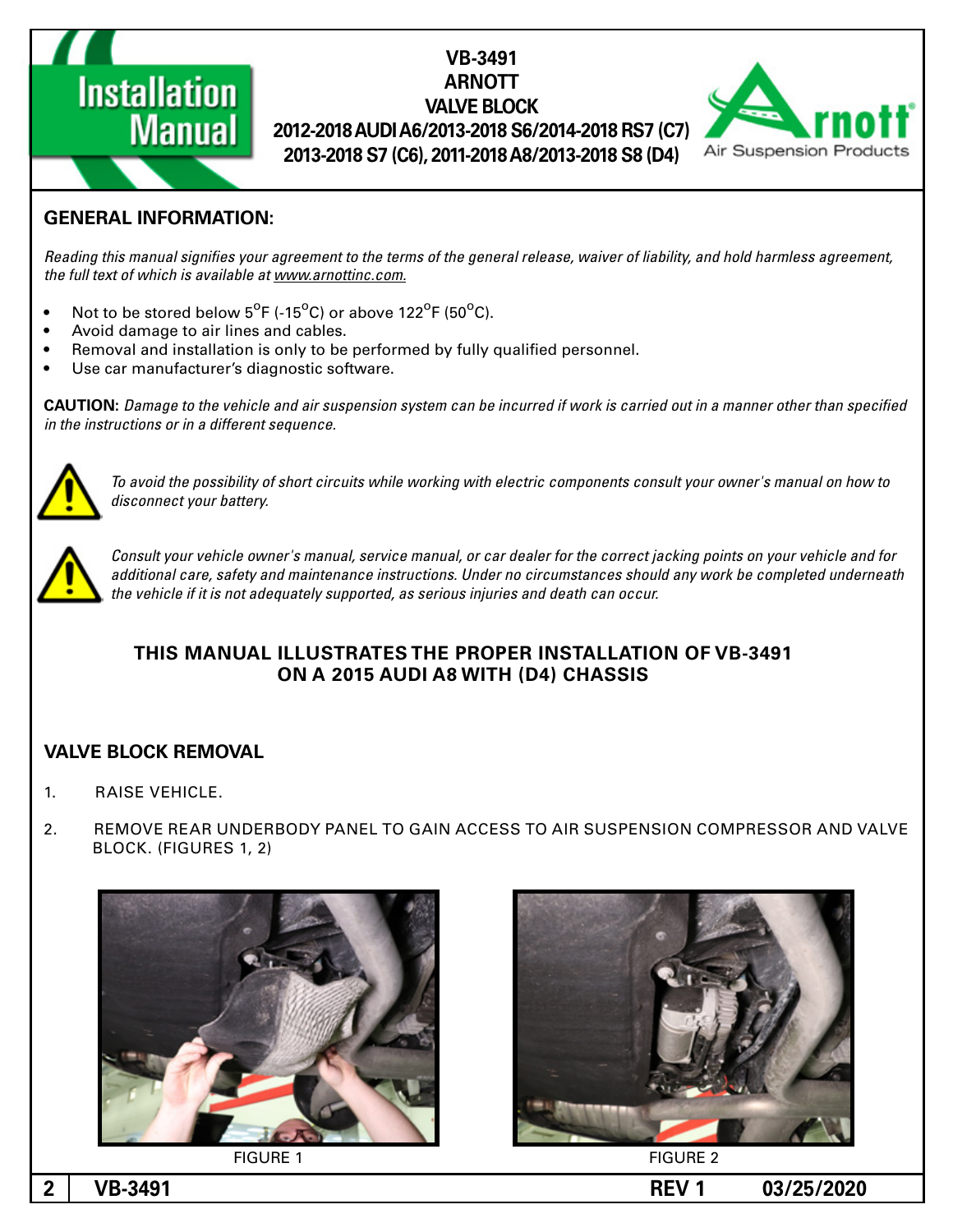

3. DISCONNECT ELECTRICAL CONNECTION. (FIGURE 3)



**FIGURE 3** 

4. REMOVE THE AIR LINES. (FIGURES 4, 5)





FIGURE 4 FIGURE 5

5. REMOVE VALVE BLOCK RETAINING SCREWS AND REMOVE VALVE BLOCK FROM VEHICLE. (FIGURES 6, 7)



FIGURE 6 FIGURE 7



**1 03/25/2020 REV 1 03/25/2020**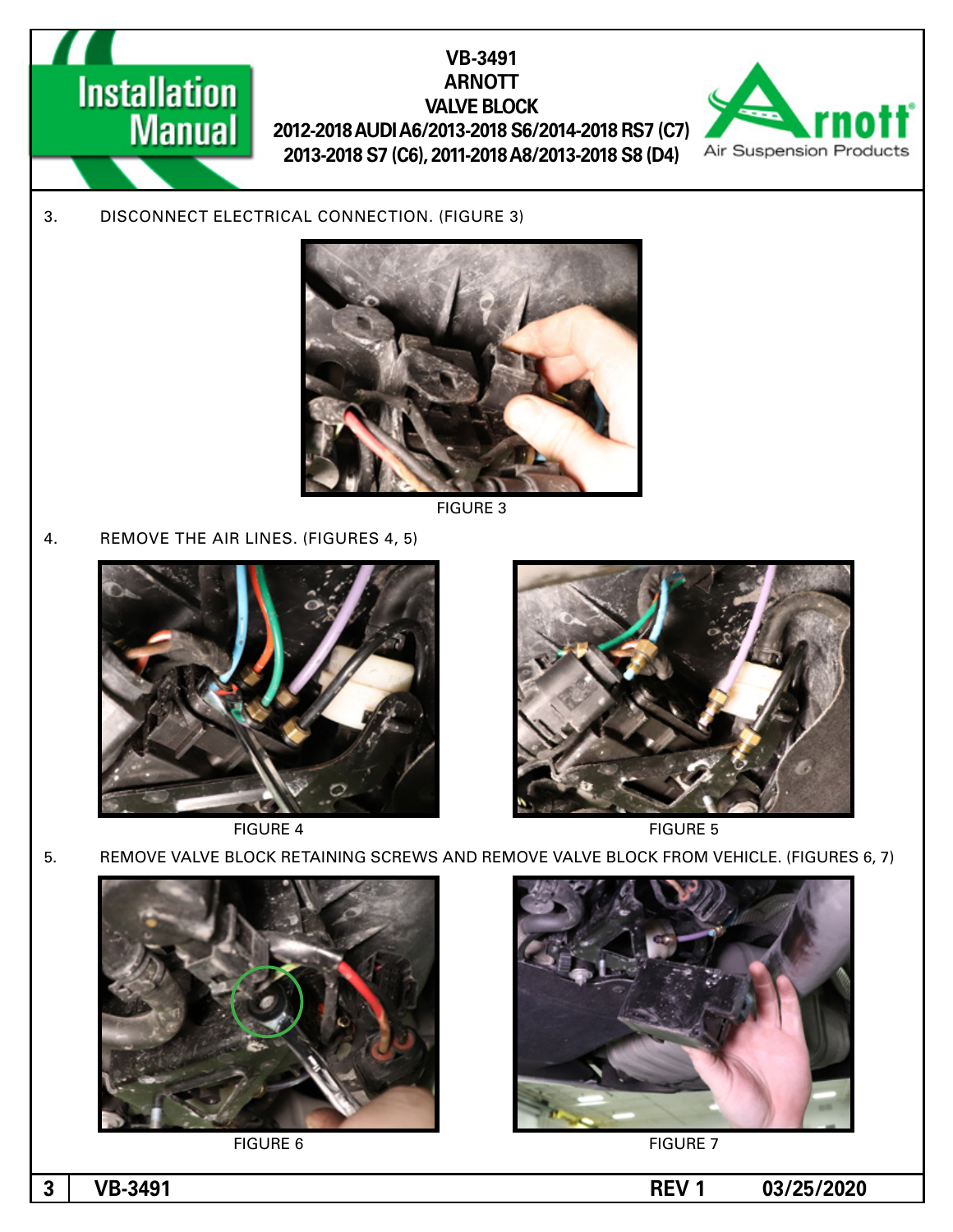

8. REMOVAL COMPLETE.

#### **VALVE BLOCK INSTALLATION**

Tighten all nuts and bolts to manufacturer's specifications during the installation process.



Do not remove the air fittings from the valve block. Doing so may cause damage and/or void warranty. Remove the shipping pins from the new air fittings and insert the air lines until fully seated.

1. REMOVE SHIPPING PINS AND INSTALL NEW VALVE BLOCK INTO VEHICLE. INSTALL THE BRACKET<br>RETAINING SCREWS. NEW RETAINING SCREWS ARE PROVIDED BY ARNOTT. THE SCREWS USED RETAINING SCREWS. NEW RE **S.** (FIGURES 8, 9, 10)



FIGURE 8 FIGURE 9







**FIGURE 10** 

**03/25/2020 1 REV -3491VB 4**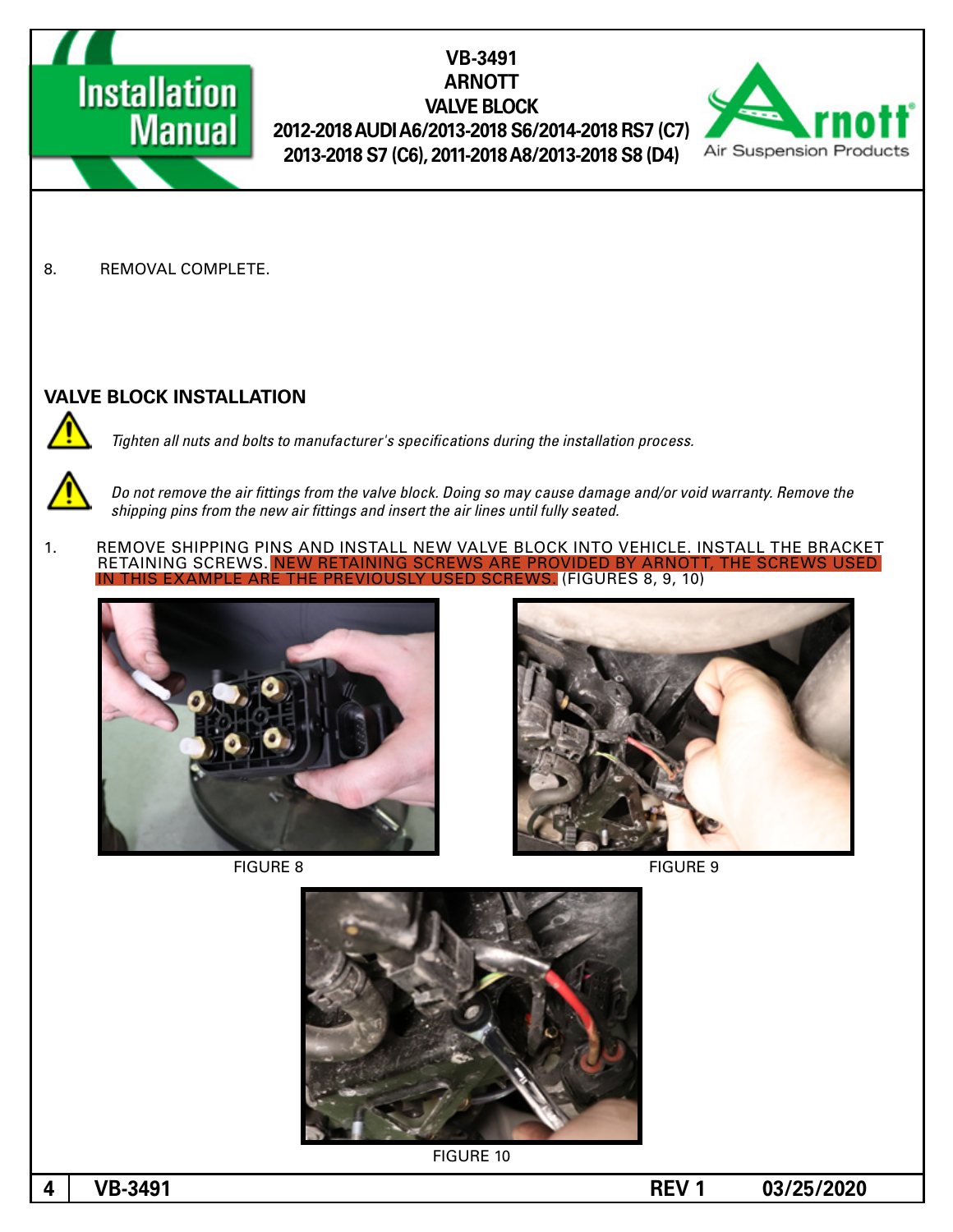